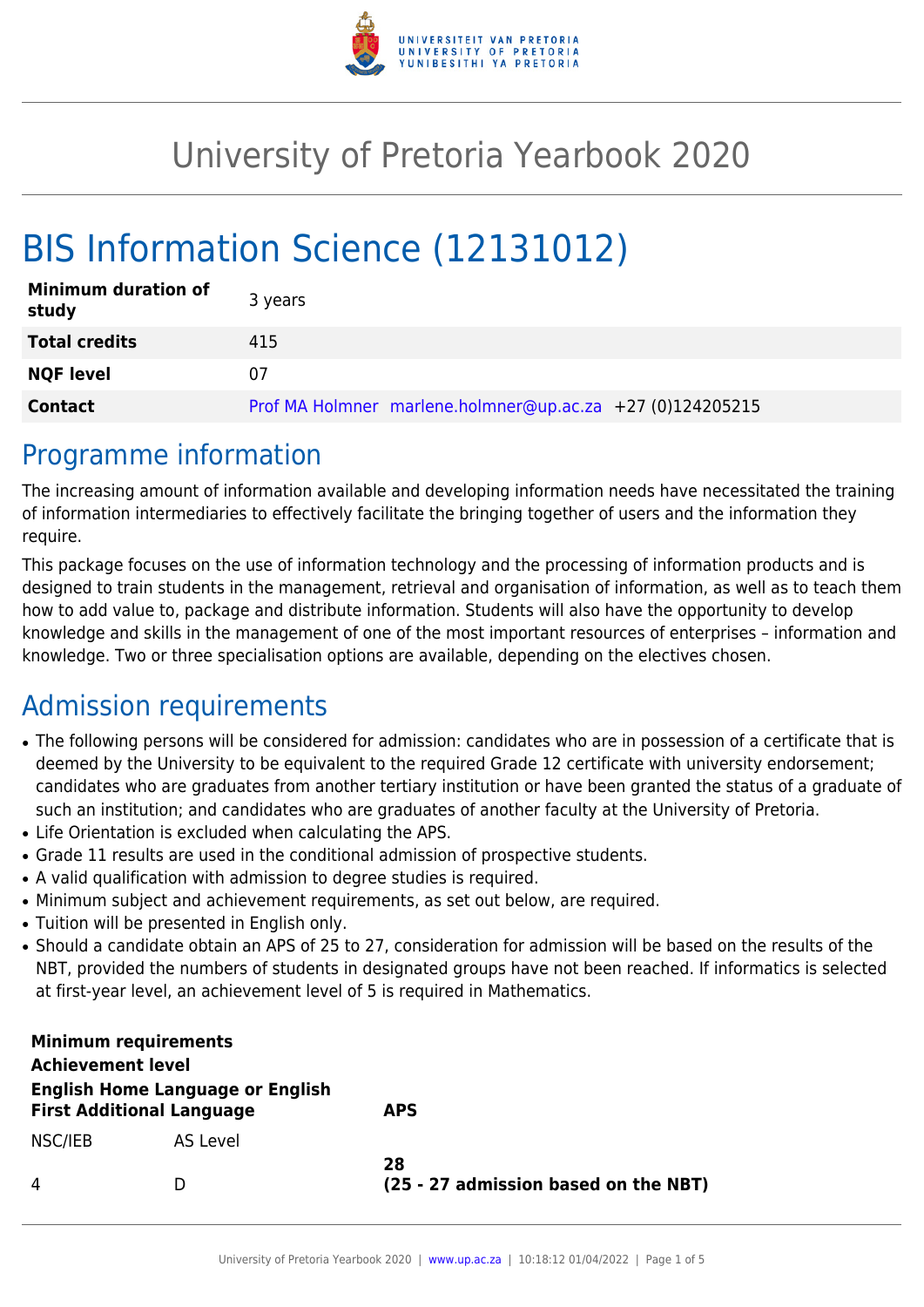

\* Cambridge A level candidates who obtained at least a D in the required subjects, will be considered for admission. International Baccalaureate (IB) HL candidates who obtained at least a 4 in the required subjects, will be considered for admission.

### Other programme-specific information

Because credits are not calculated in the same way in all faculties, students should ensure note that the total number of credits required for this package is at least 415-458 depending on the choice of elective modules (as required for Group A, B or C).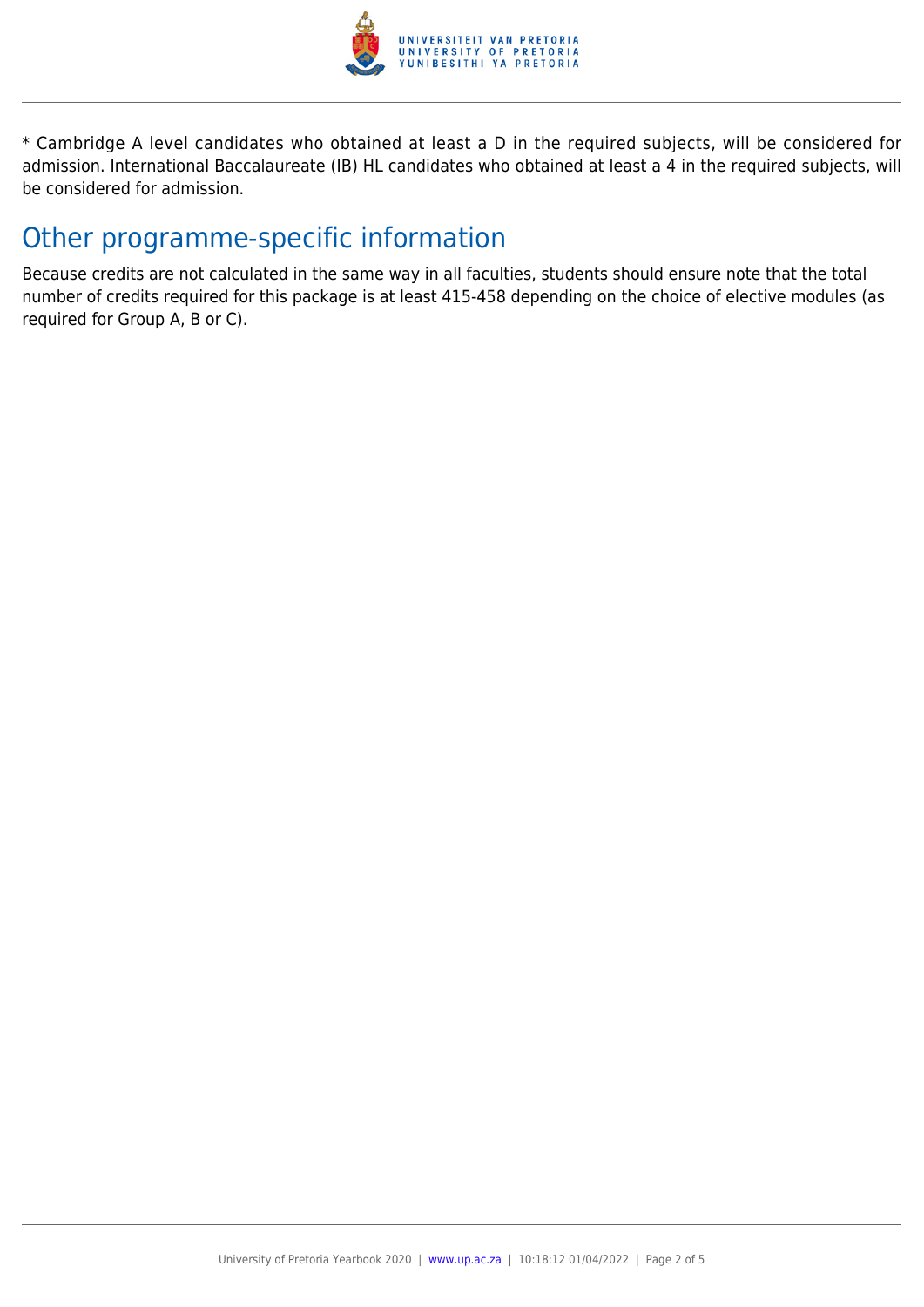

### Curriculum: Year 1

#### **Minimum credits: 110**

Elective modules: Select one group in consultation with the package organiser, at least 30 credits from any modules at year level one OR Select 50 credits from the INF elective group. Students who obtained at least 4(50% - 59%) for Mathematics in Grade 12 will be admitted to Informatics 112 and students who obtained at least 5(60 - 69%) for Mathematics in Grade 12 will be admitted to Informatics 154, 164 and 171.

### **Fundamental modules**

[Academic information management 101](https://www.up.ac.za/yearbooks/2020/modules/view/AIM 101) (AIM 101) - Credits: 6.00 [Academic literacy for Information Technology 121](https://www.up.ac.za/yearbooks/2020/modules/view/ALL 121) (ALL 121) - Credits: 6.00 [Academic orientation 112](https://www.up.ac.za/yearbooks/2020/modules/view/UPO 112) (UPO 112) - Credits: 0.00

### **Core modules**

[Information science 110](https://www.up.ac.za/yearbooks/2020/modules/view/INL 110) (INL 110) - Credits: 12.00 [Information science 120](https://www.up.ac.za/yearbooks/2020/modules/view/INL 120) (INL 120) - Credits: 12.00 [Information science 130](https://www.up.ac.za/yearbooks/2020/modules/view/INL 130) (INL 130) - Credits: 12.00 [Information science 140](https://www.up.ac.za/yearbooks/2020/modules/view/INL 140) (INL 140) - Credits: 12.00 [Business management 114](https://www.up.ac.za/yearbooks/2020/modules/view/OBS 114) (OBS 114) - Credits: 10.00 [Business management 124](https://www.up.ac.za/yearbooks/2020/modules/view/OBS 124) (OBS 124) - Credits: 10.00

### **Elective modules**

[Afrikaans 110](https://www.up.ac.za/yearbooks/2020/modules/view/AFR 110) (AFR 110) - Credits: 12.00 [Afrikaans 120](https://www.up.ac.za/yearbooks/2020/modules/view/AFR 120) (AFR 120) - Credits: 12.00 [Archaeology 110](https://www.up.ac.za/yearbooks/2020/modules/view/AGL 110) (AGL 110) - Credits: 12.00 [Archaeology 120](https://www.up.ac.za/yearbooks/2020/modules/view/AGL 120) (AGL 120) - Credits: 12.00 [Introduction to tourism 110](https://www.up.ac.za/yearbooks/2020/modules/view/EFK 110) (EFK 110) - Credits: 12.00 [Heritage tourism management 120](https://www.up.ac.za/yearbooks/2020/modules/view/EFK 120) (EFK 120) - Credits: 12.00 [English 110](https://www.up.ac.za/yearbooks/2020/modules/view/ENG 110) (ENG 110) - Credits: 12.00 [English 120](https://www.up.ac.za/yearbooks/2020/modules/view/ENG 120) (ENG 120) - Credits: 12.00 [Informatics 112](https://www.up.ac.za/yearbooks/2020/modules/view/INF 112) (INF 112) - Credits: 10.00 [Informatics 154](https://www.up.ac.za/yearbooks/2020/modules/view/INF 154) (INF 154) - Credits: 10.00 [Informatics 164](https://www.up.ac.za/yearbooks/2020/modules/view/INF 164) (INF 164) - Credits: 10.00 [Informatics 171](https://www.up.ac.za/yearbooks/2020/modules/view/INF 171) (INF 171) - Credits: 20.00 [Criminology 110](https://www.up.ac.za/yearbooks/2020/modules/view/KRM 110) (KRM 110) - Credits: 12.00 [Criminology 120](https://www.up.ac.za/yearbooks/2020/modules/view/KRM 120) (KRM 120) - Credits: 12.00 [Public administration 112](https://www.up.ac.za/yearbooks/2020/modules/view/PAD 112) (PAD 112) - Credits: 10.00 [Public administration 122](https://www.up.ac.za/yearbooks/2020/modules/view/PAD 122) (PAD 122) - Credits: 10.00 [Psychology 110](https://www.up.ac.za/yearbooks/2020/modules/view/SLK 110) (SLK 110) - Credits: 12.00 [Psychology 120](https://www.up.ac.za/yearbooks/2020/modules/view/SLK 120) (SLK 120) - Credits: 12.00 [Sociology 110](https://www.up.ac.za/yearbooks/2020/modules/view/SOC 110) (SOC 110) - Credits: 12.00 [Sociology 120](https://www.up.ac.za/yearbooks/2020/modules/view/SOC 120) (SOC 120) - Credits: 12.00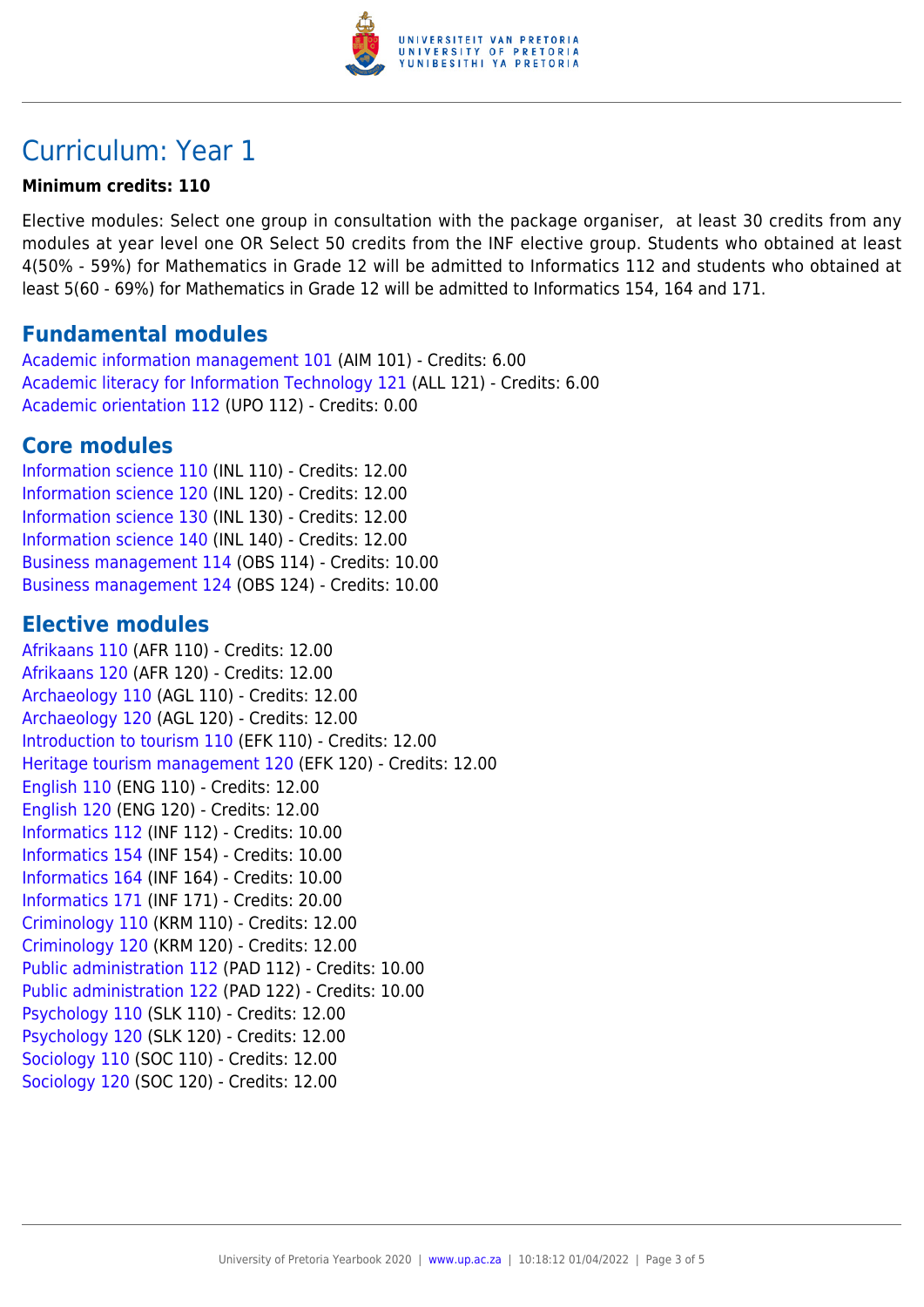

### Curriculum: Year 2

#### **Minimum credits: 160**

Elective modules: Select one group in consultation with the package organiser, at least 63 credits from INF elective group OR Select 60 credits from INL elective group.

### **Fundamental modules**

[Community-based project 202](https://www.up.ac.za/yearbooks/2020/modules/view/JCP 202) (JCP 202) - Credits: 8.00

#### **Core modules**

[Information science 210](https://www.up.ac.za/yearbooks/2020/modules/view/INL 210) (INL 210) - Credits: 20.00 [Information science 220](https://www.up.ac.za/yearbooks/2020/modules/view/INL 220) (INL 220) - Credits: 20.00 [Information science 240](https://www.up.ac.za/yearbooks/2020/modules/view/INL 240) (INL 240) - Credits: 20.00 [Business management 210](https://www.up.ac.za/yearbooks/2020/modules/view/OBS 210) (OBS 210) - Credits: 16.00 [Business management 220](https://www.up.ac.za/yearbooks/2020/modules/view/OBS 220) (OBS 220) - Credits: 16.00

### **Elective modules**

[Informatics 214](https://www.up.ac.za/yearbooks/2020/modules/view/INF 214) (INF 214) - Credits: 14.00 [Informatics 225](https://www.up.ac.za/yearbooks/2020/modules/view/INF 225) (INF 225) - Credits: 14.00 [Informatics 261](https://www.up.ac.za/yearbooks/2020/modules/view/INF 261) (INF 261) - Credits: 7.00 [Informatics 271](https://www.up.ac.za/yearbooks/2020/modules/view/INF 271) (INF 271) - Credits: 14.00 [Informatics 272](https://www.up.ac.za/yearbooks/2020/modules/view/INF 272) (INF 272) - Credits: 14.00 [Information science 230](https://www.up.ac.za/yearbooks/2020/modules/view/INL 230) (INL 230) - Credits: 20.00 [Information science 260](https://www.up.ac.za/yearbooks/2020/modules/view/INL 260) (INL 260) - Credits: 20.00 [Information science 270](https://www.up.ac.za/yearbooks/2020/modules/view/INL 270) (INL 270) - Credits: 20.00